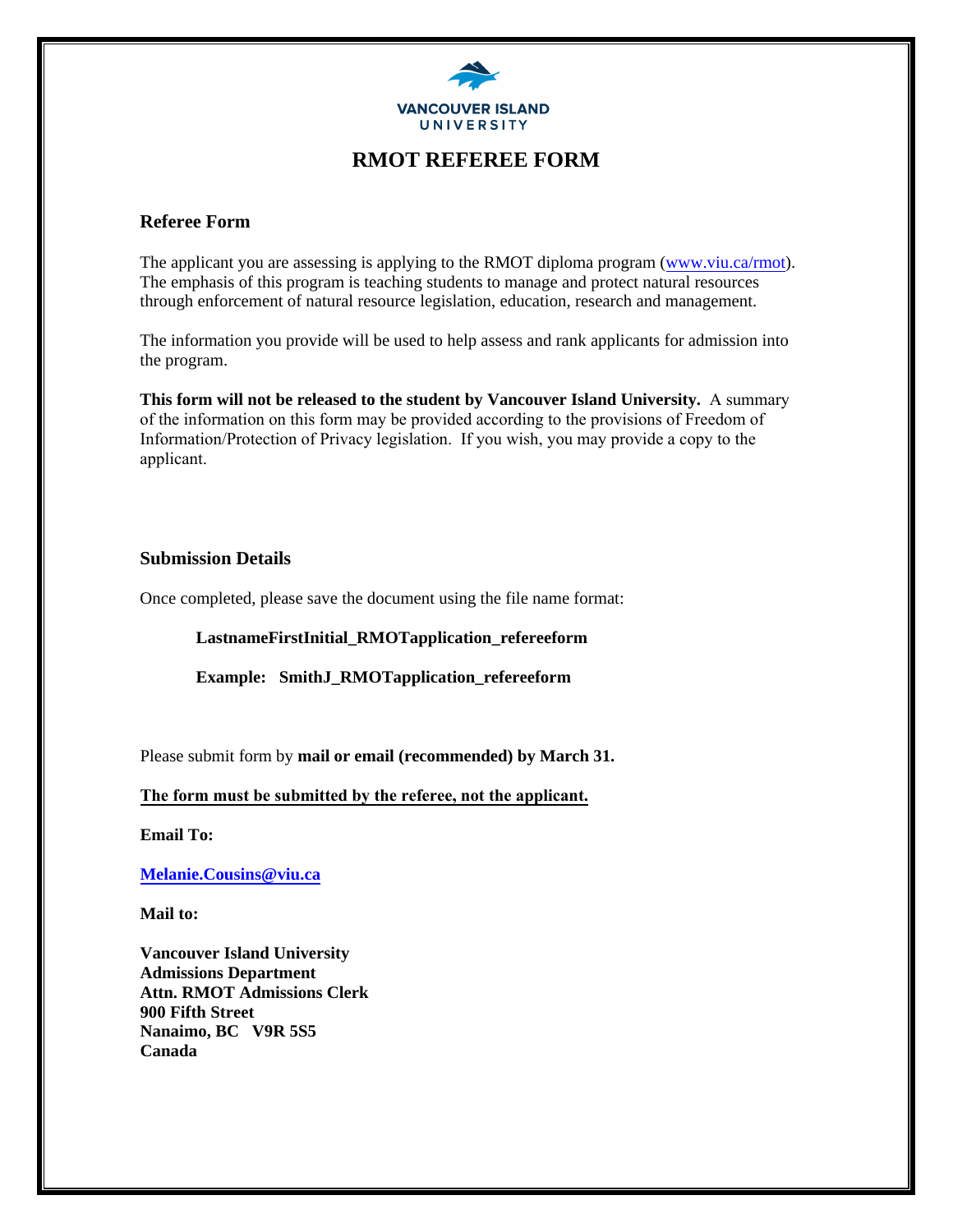| Your relationship to applicant                                                                                                                                                                                                                                                                                              |
|-----------------------------------------------------------------------------------------------------------------------------------------------------------------------------------------------------------------------------------------------------------------------------------------------------------------------------|
| High school Teacher                                                                                                                                                                                                                                                                                                         |
| College or University Professor or Instructor                                                                                                                                                                                                                                                                               |
| Employer or former employer                                                                                                                                                                                                                                                                                                 |
| Other (please indicate relationship):                                                                                                                                                                                                                                                                                       |
| Please indicate how long you have known the applicant and outline the types of situations<br>on which you are able to base your assessment (e.g. if you taught the applicant in high school,<br>which classes? If an employer, did you work directly with the applicant or is assessment based<br>on employee evaluations?) |
|                                                                                                                                                                                                                                                                                                                             |
|                                                                                                                                                                                                                                                                                                                             |
|                                                                                                                                                                                                                                                                                                                             |
|                                                                                                                                                                                                                                                                                                                             |
|                                                                                                                                                                                                                                                                                                                             |
|                                                                                                                                                                                                                                                                                                                             |
|                                                                                                                                                                                                                                                                                                                             |
|                                                                                                                                                                                                                                                                                                                             |
|                                                                                                                                                                                                                                                                                                                             |
|                                                                                                                                                                                                                                                                                                                             |
|                                                                                                                                                                                                                                                                                                                             |
|                                                                                                                                                                                                                                                                                                                             |
|                                                                                                                                                                                                                                                                                                                             |
|                                                                                                                                                                                                                                                                                                                             |
|                                                                                                                                                                                                                                                                                                                             |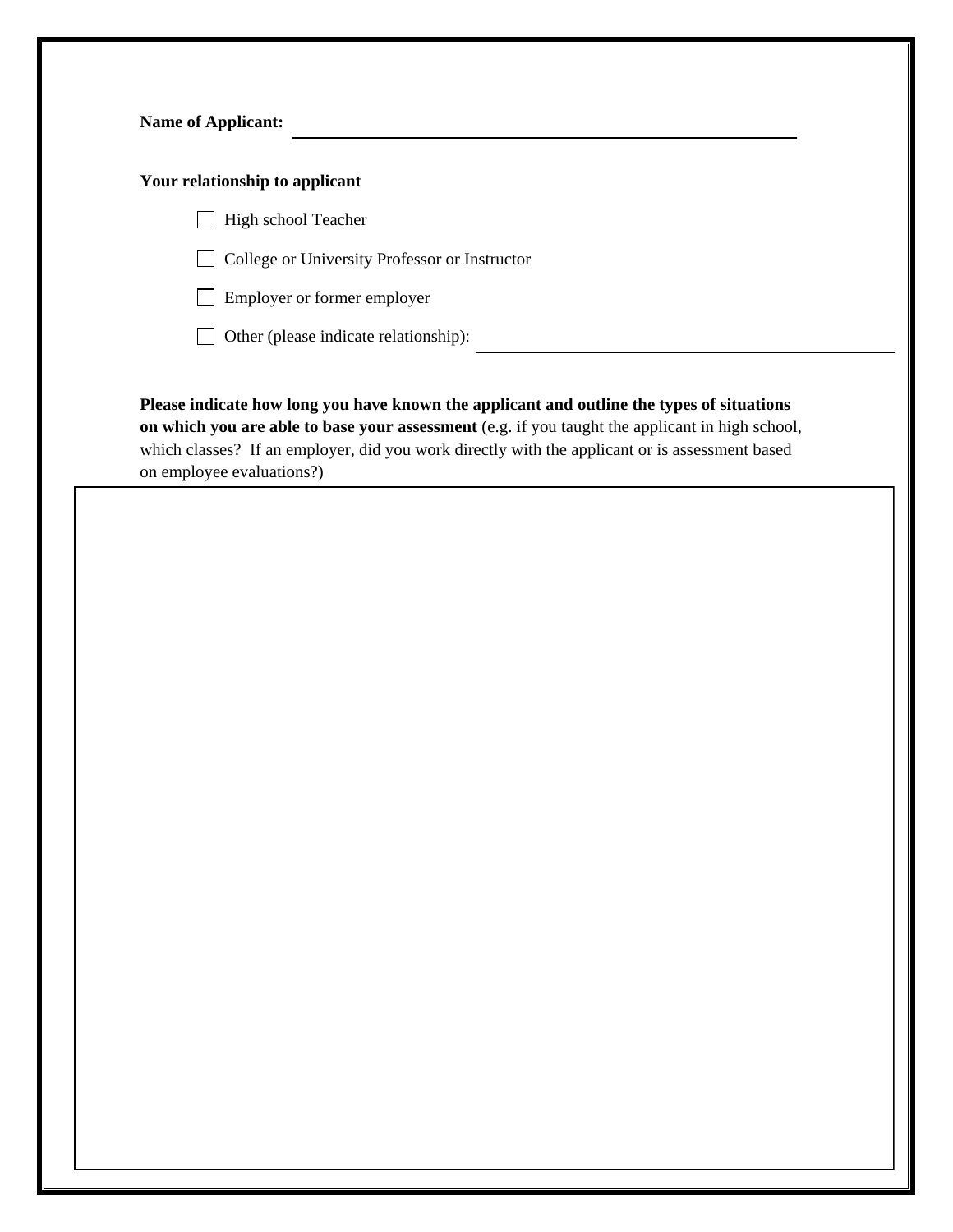# **Please check the appropriate box below that applies to each attribute.**

|                                                                       | <b>Rating</b> |                |     |                                  |
|-----------------------------------------------------------------------|---------------|----------------|-----|----------------------------------|
|                                                                       | <b>High</b>   | <b>Average</b> | Low | No basis for<br><b>Judgement</b> |
| Academic preparedness<br>for University                               |               |                |     |                                  |
| Oral communication skills                                             |               |                |     |                                  |
| Written communication skills                                          |               |                |     |                                  |
| Creativity & capacity for<br>independent thinking                     |               |                |     |                                  |
| Reliability & work ethic                                              |               |                |     |                                  |
| Initiative & seriousness<br>of purpose                                |               |                |     |                                  |
| Capacity for team work                                                |               |                |     |                                  |
| Suitability for a career<br>related to natural<br>resource protection |               |                |     |                                  |
| Overall rating                                                        |               |                |     |                                  |